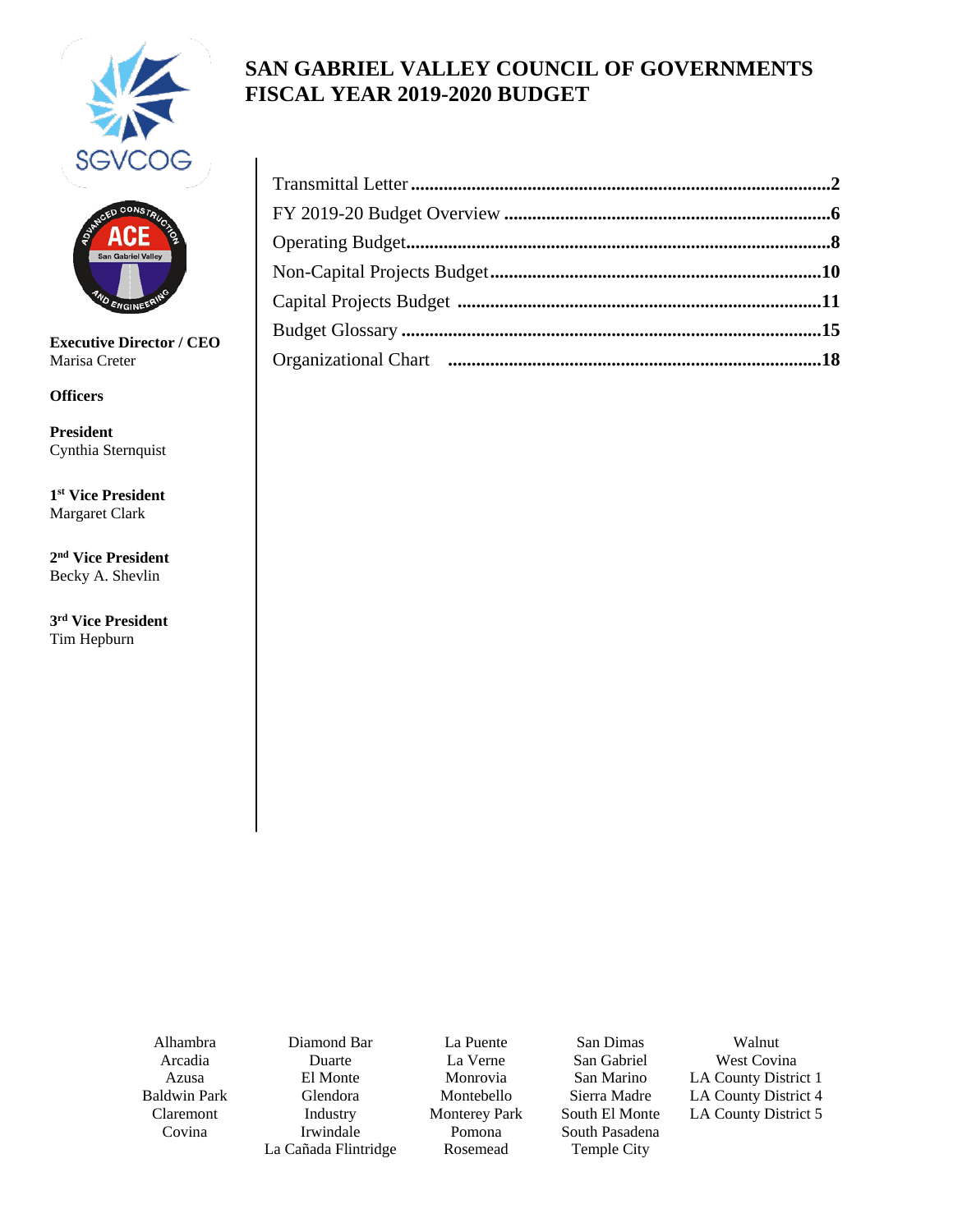## **TRANSMITTAL LETTER**

<span id="page-1-0"></span>May 31, 2019

#### **Governing Board Delegates and Alternates:**

On behalf of the San Gabriel Valley Council of Governments (SGVCOG), it is my pleasure to present a balanced budget for Fiscal Year 2019-2020. The budget provides detailed information about anticipated revenues and planned expenditures for the upcoming fiscal year and demonstrates how available resources are allocated based on the Governing Board's Strategic Plan and objectives, which serve as the guiding principles. The budget was developed using a conservative approach to revenue forecasting and incorporates prudent expenditure adjustments to achieve a balanced operating budget.

#### *Mission & Vision*

On March 21, 2019, the SGVCOG adopted the most recent update to its Strategic Plan. This update was developed through a comprehensive outreach process. The SGVCOG mission, and vision are shown below.

#### **Mission**

"*The SGVCOG is a sub-regional government that serves as a unified voice to maximize resources and advocate for regional and member interests to improve the quality of life in the San Gabriel Valley."*

#### **Vision**

"*By 2021, the SGVCOG will serve as a model subregional agency in Southern California by continuing its existing support of member agency goals and priorities while leveraging the new opportunities provided by the extension and expansion of ACE."*

#### *FY 2018-19 Major Accomplishments*

As we look forward to another exciting and successful year, it is important to reflect on the accomplishments of the past year. Some of the major accomplishments completed over the past year include the following:

*Administration and Integration*

- Developed an integrated budget.
- Completed and implemented recommendations from compensation and classification study.
- Initiated, completed and implemented recommendations for retirement benefits.
- Completed comprehensive strategic plan update.

*Stormwater*

- Developed position of support for the Safe, Clean Water program and assisted with the passage of Measure W.
- Worked with State and Federal legislators on stormwater-related legislation, including introducing 2 bills.
- Tracked stormwater litigation and the review of the jurisdictional reach of Waters of the United States.

• Monitored regulatory actions of the State and Regional Water Boards.

#### *Homelessness*

• Hosted regional homelessness planning summit.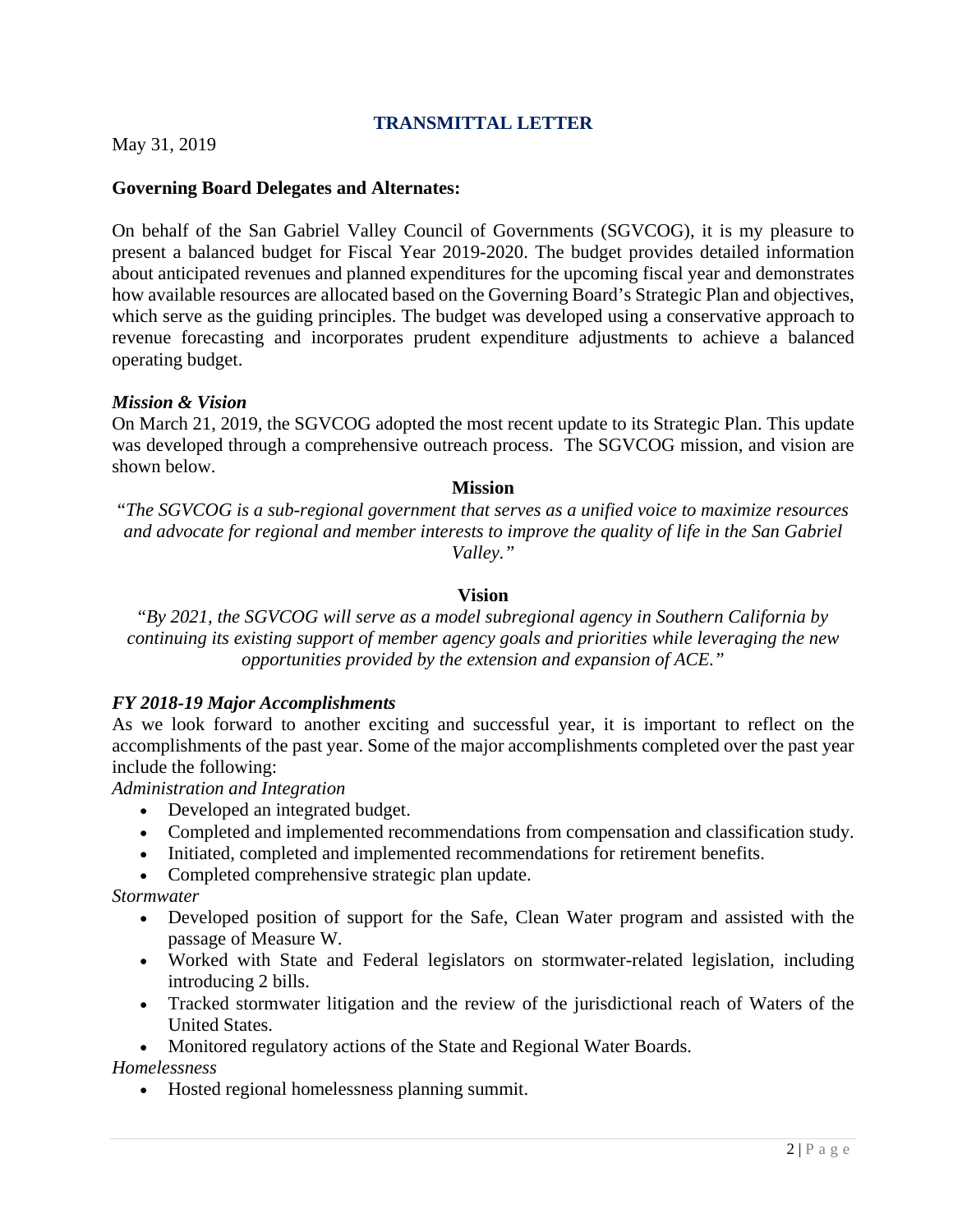- Assisted cities in applying for and receiving Measure H funding to support implementation of cities' homelessness plans.
- Developed position paper on cities common concerns and stances regarding homelessness and homeless solutions.

*Transportation* 

- Conducted outreach to member agencies about new review/evaluation process and implemented LOI process.
- Developed 5-year plan for Measure M MSP projects and funds
- Partnered with 8 cities (South Pasadena, Alhambra, San Gabriel, El Monte, South El Monte, San Dimas, La Verne, and Pomona) to secure funding for 4 open streets events.

## *Sustainability*

- Updated Energy Action Plans for cities of Arcadia, Pomona, San Marino and Covina.
- Conducted over 30 community events and community presentations promoting sustainability in the San Gabriel Valley.

## *Capital Projects*

- Achieved the following project milestones:
	- o Temple Avenue Train Diversion and San Gabriel Trench Projects Completed
	- o Fairway Drive Grade Separation and Fullerton Road Grade Separation Construction Ongoing
	- o Durfee Avenue Grade Separation Bid awarded and construction to begin in May 2019;
	- o At-Grade Crossing Safety Improvements Pomona Design at 65%
	- o Turnbull Canyon Grade Separation Design 65% complete & completion of environmental clearance
	- o Montebello Ave Grade Separation Design 65% complete & completion of environmental clearance
	- o At-Grade Crossing Safety Improvements Montebello Design at 35% & completion of environmental clearance
	- o Maple Avenue Overhead Pedestrian Bridge Design at 35% & completion of environmental clearance
	- o Rio Hondo Load Reduction Strategy Design at 25%
- Hosted Temple Avenue Train Diversion Dedication (July 2018), San Gabriel Trench Dedication (September 2018), Durfee Ave Grade Separation project groundbreaking (March 2019.

## *FY 2019-20 Workplan*

The FY 2019-20 workplan includes several key activities that align with the SGVCOG's strategic plan as listed below:

*Administration and Integration*

• Develop integrated and updated procurement manual, accounting/financial policy manual, project management manual and employee manual.

*Water*

- Continue engagement with the implementation of Measure W/Safe Clean Water Program.
- Advocate based on adopted storm water/water legislative policy agenda.

*Homelessness*

• Establish a San Gabriel Valley Inter-Cultural Advisory Board.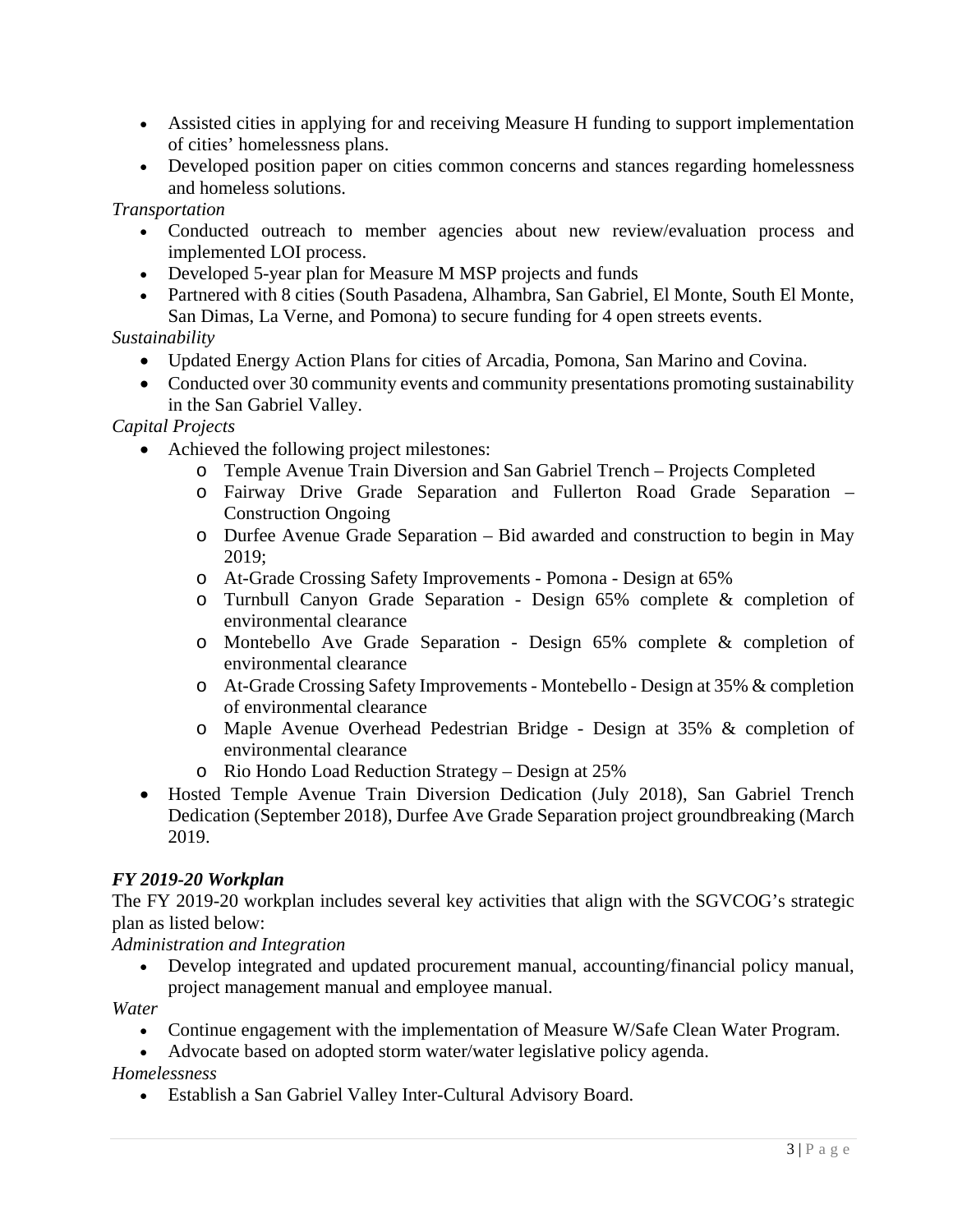- Create and maintain a comprehensive San Gabriel Valley resource guide and list of "local champions."
- Support implementation of City Homeless Plans.

## *Transportation*

- Develop comprehensive Arrow Highway Regional Corridor Plan in partnership with the cities of Glendora, San Dimas, La Verne, Pomona, and Claremont.
- Manage two open streets events in partnership with six cities (El Monte, La Verne, Pomona, San Dimas and South El Monte).
- Launch Bicycle-Friendly Business District Pilot with El Monte, South El Monte, and Baldwin Park.

### *Environment*

- Facilitate development of multi-jurisdictional SGV Regional Electric Vehicle Charging Infrastructure Plan.
- Engage in transition period for the local government energy partnership with SoCalGas and Southern California Edison.

## *Capital Projects*

- Durfee Avenue Grade Separation
	- o *Goal:* Construction to 30% Completion
- Fairway Drive Grade Separation
	- o *Goal:* Construction to 60% complete & Lemon Ave Construction Complete
- Fullerton Road Grade Separation
	- o *Goal:* Construction to 60% complete
- At-Grade Crossing Safety Improvements Pomona
	- o *Goal:* Design 100% complete
- Montebello Avenue Grade Separation
	- o *Goal:* 100% design complete and ongoing right of way activity
- Maple Avenue Overhead Pedestrian Bridge
	- o *Goal:* 100% design complete
- Turnbull Canyon Road Grade Separation
	- o *Goal:* Design 100% complete
- At-Grade Crossing Safety Improvements Montebello
	- o *Goal:* 65% design complete
- Rio Hondo Load Reduction Strategy
- o *Goal:* Design 65% complete
- Regional Bike Share Program
	- o *Goal:* Deploy at least 840 pedal-assist bicycles in 15 participating cities.
- SR-57/SR-60 Confluence Project
	- o *Goal:* Initiate Utility Relocations for Phase 4; Procure Specialty Consultants for project support; and, Phase 5 Design 100% complete
- City of La Verne Gold Line Transit Oriented Development Pedestrian Bridge
	- o *Goal:* Design 35% & completion of environmental clearance

I anticipate this will be an exciting and rewarding year for the SGVCOG. The SGVCOG staff is working closely with you to deliver key projects and initiatives, and we will continue to reach out within our organization and externally to ensure the staff is meeting the Board's expectations and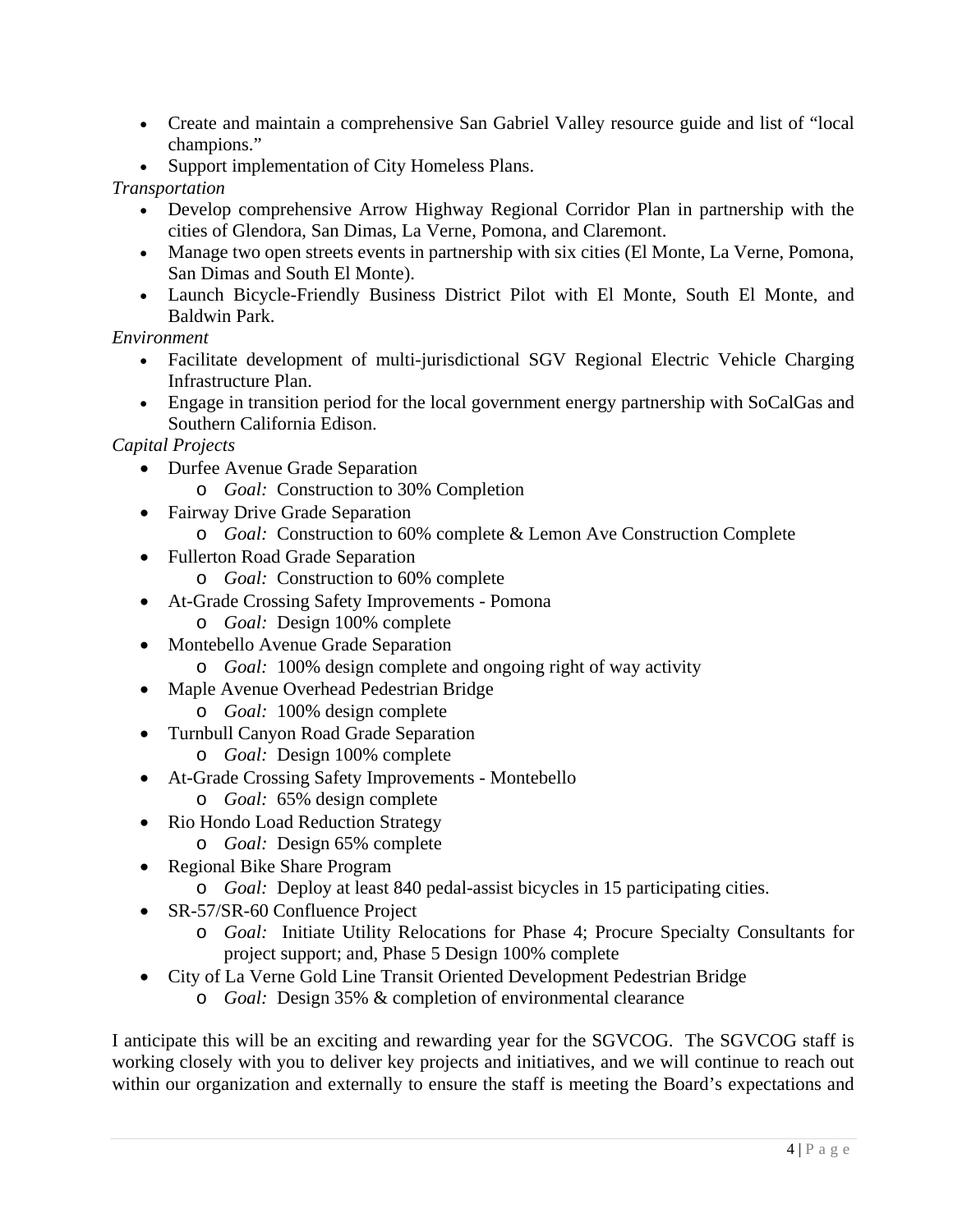leverage the SGVCOG's resources to preserve and enhance the quality of life in the San Gabriel Valley.

Respectfully submitted,

Marisa Créter

Marisa Creter Executive Director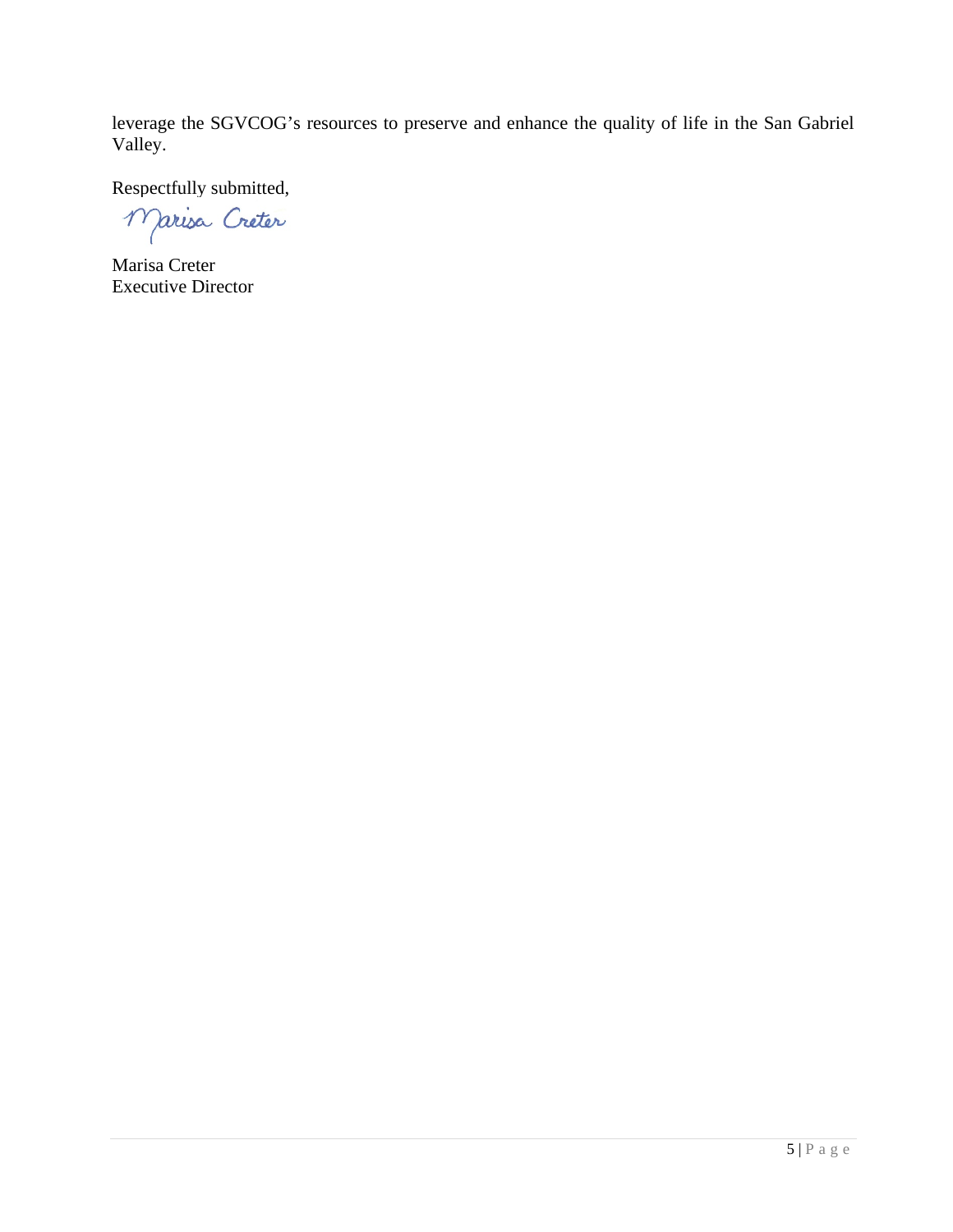<span id="page-5-0"></span>

| <b>Revenue</b>                                 | <b>Operating</b><br><b>Budget</b> | <b>Non-Capital</b><br><b>Projects</b> | Capital<br><b>Projects</b> | <b>Total</b>          |  |
|------------------------------------------------|-----------------------------------|---------------------------------------|----------------------------|-----------------------|--|
| <b>Operating</b>                               |                                   |                                       |                            |                       |  |
| <b>Member Dues</b>                             | 779,898                           |                                       |                            | 779,898               |  |
| <b>Transportation Administration (Local)</b>   | 101,569                           |                                       |                            | 101,569               |  |
| Hero Program                                   | 3,200                             |                                       |                            | 3,200                 |  |
| Interest                                       | 1,000                             |                                       |                            | 1,000                 |  |
| <b>Subtotal Operating Revenue</b>              | 885,667                           |                                       |                            | 885,667               |  |
| <b>Projects</b>                                |                                   |                                       |                            |                       |  |
| Federal                                        |                                   |                                       | 1,718,606                  | 1,718,606             |  |
| <b>State</b>                                   |                                   |                                       | 41,409,082                 | 41,409,082            |  |
| Local                                          |                                   | 1,644,789                             | 93,652,395                 | 95,297,184            |  |
| <b>Subtotal Revenue</b>                        |                                   | 1,644,789                             | 136,780,083                | 138,424,872           |  |
| <b>Total Revenue</b>                           | 885,667                           | 1,644,789                             | 136,780,083                | 139,310,539           |  |
|                                                |                                   |                                       |                            |                       |  |
| <b>Expenditures</b>                            |                                   |                                       |                            |                       |  |
| <b>Indirect Expenses</b>                       |                                   |                                       |                            |                       |  |
| Personnel                                      | 395,946                           | 131,982                               | 2,375,067                  | 2,902,996             |  |
| Committee & Employee Expenses                  | 61,060                            | 11,140                                | 55,000                     | 127,200               |  |
| <b>Professional Services</b>                   | 285,656                           | 20,617                                | 355,000                    | 661,273               |  |
| Other Expenses                                 | 96,499                            | 35,801                                | 596,490                    | 728,790               |  |
| <b>Total Indirect</b>                          | 836,136                           | 199,540                               | 3,381,557                  | 4,386,250             |  |
| <b>Direct Expenses</b>                         |                                   |                                       |                            |                       |  |
| Personnel/Construction Direct Labor            |                                   | 227,460                               | 120,448,525                | 120,675,985           |  |
| Program Management                             |                                   | 1,217,789                             | 12,950,000                 | 14, 167, 789          |  |
| <b>Total Direct</b>                            | $\boldsymbol{0}$                  | 1,445,249                             | 133,398,525                | 134,843,774           |  |
| <b>Total Expenditures</b>                      | 839,161                           | 1,644,789                             | 136,780,083                | 139,264,033           |  |
| <b>Estimated Year-End Balance</b> <sup>1</sup> | \$<br>46,506                      | $\boldsymbol{0}$                      | $\boldsymbol{0}$           | \$46,506 <sup>2</sup> |  |

#### **FY 2019-2020 BUDGET OVERVIEW**

<span id="page-5-1"></span><sup>&</sup>lt;sup>1</sup> Reorganization of the budget structure is due to the SGVCOG/ACE Integration. Budget comparison data does not apply until FY 20-21.

<span id="page-5-2"></span> $2$  The reorganization of the budget structure reflects Board action for ACE to be an ongoing operation as a division of SGVCOG, and not expire at the end of its mission (currently estimated to be in fiscal year 2022-23).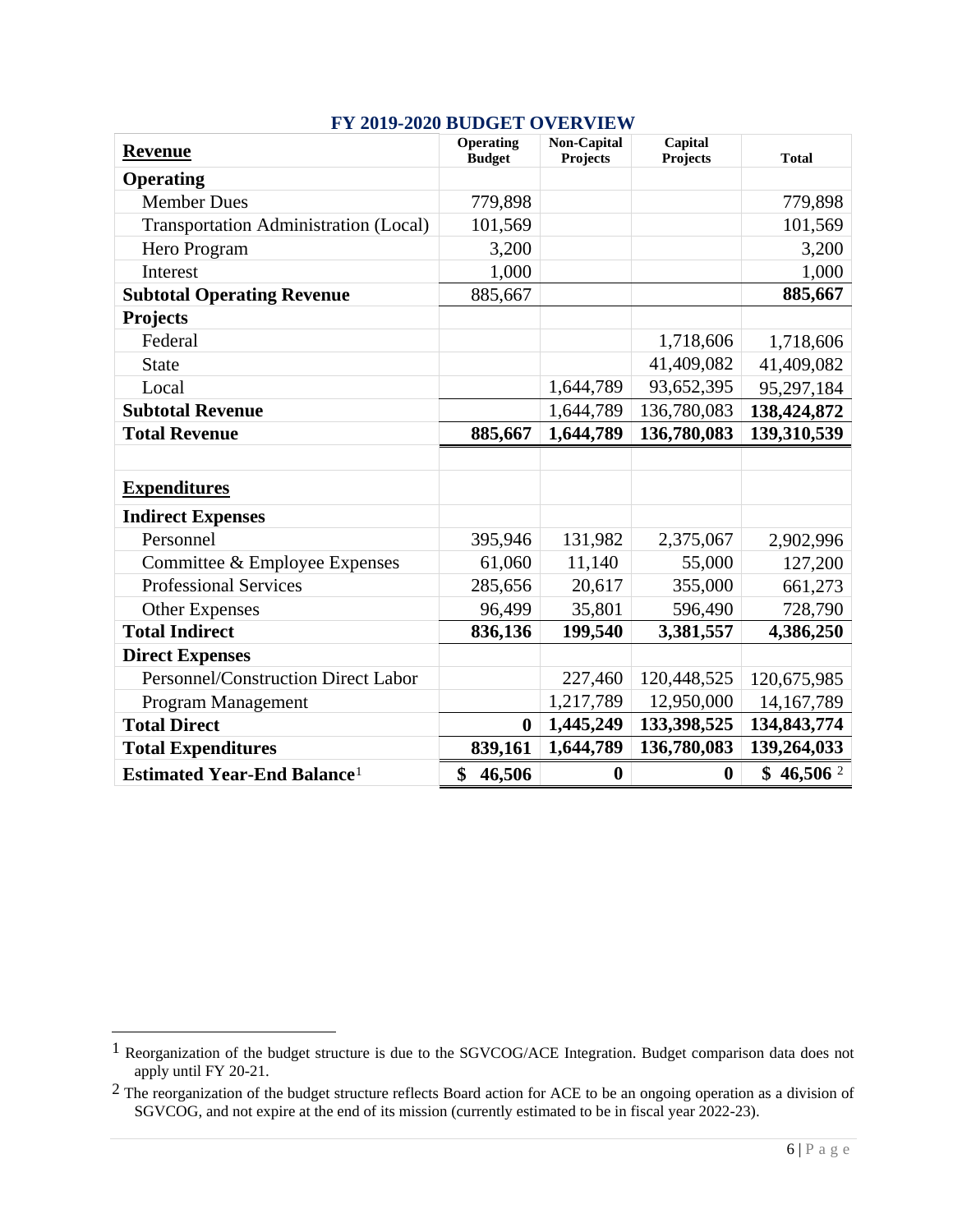

## **SGVCOG General Fund Balance 2015-2020**[3](#page-6-0)

<span id="page-6-0"></span> <sup>3</sup> FY 16-17 includes back payments to CalPERS and employee costs from FY 2015-16.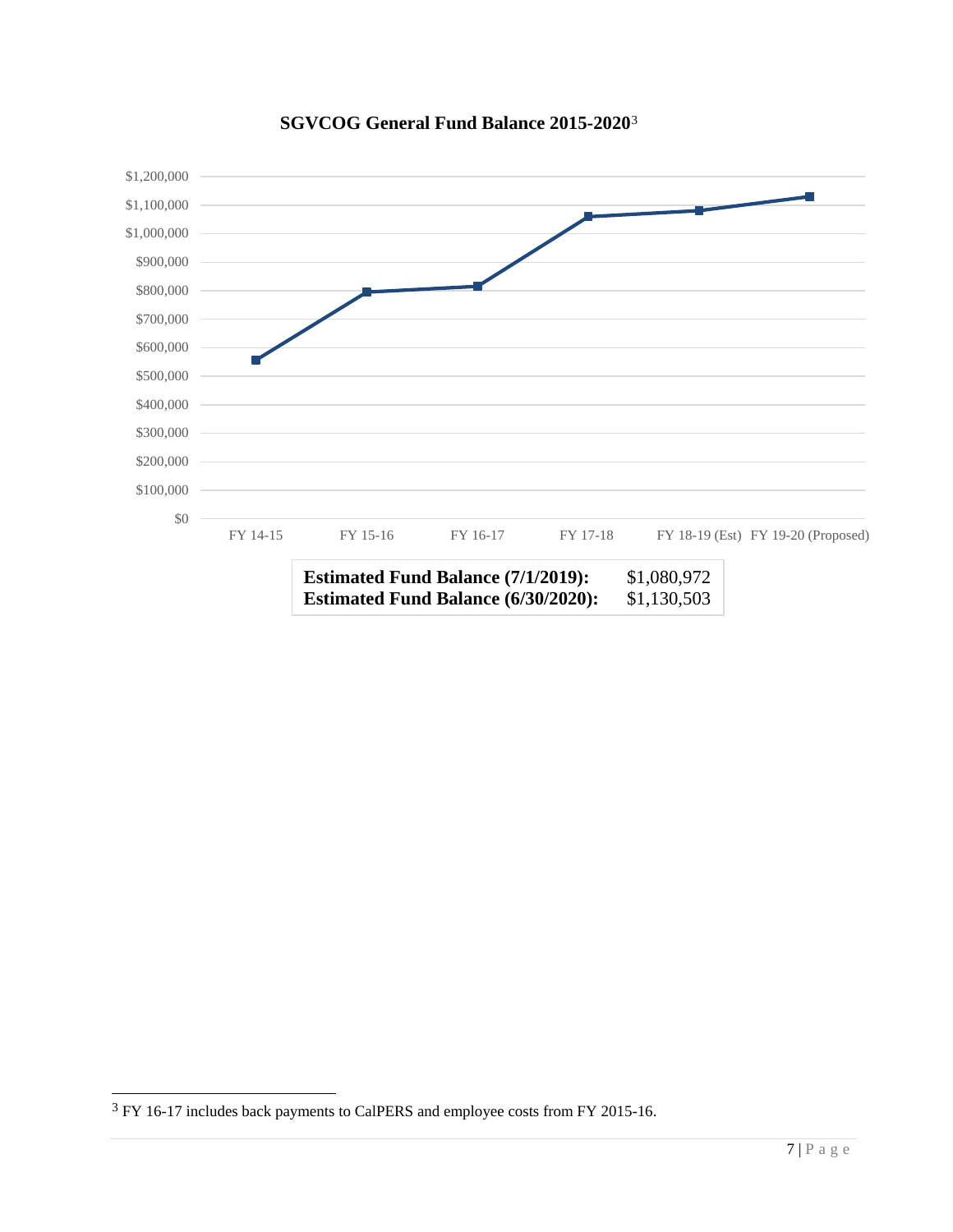#### **OPERATING BUDGET**

<span id="page-7-0"></span>In FY 2019-2020, SGVCOG total operating revenues are projected at \$885,667. The SGVCOG general operating revenue is made up of four categories: member agency dues; interest; transportation administration and the HERO program.

#### **Revenue**

*Member Dues (\$779,899)* – Total member agency dues for FY 2019-20 are estimated to be \$779,899. The revenue from dues is the primary source of income to support the SGVCOG's day-to-day staffing and operations. On March 19, 2015, the Governing Board approved a revised dues structure for members as follows:

#### **[\$5,000 base fee + \$.32 per capita] X Annual CPI Adjustment = Member Dues**

*Transportation Administration (Local) (\$101,569) –* The Los Angeles County Metropolitan Transportation Authority (Metro) provides an annual allocation to the SGVCOG via a Memorandum of Understanding (MOU), be used to provide the support services either through the use of a consultant or by hiring an employee to the SGV representative on the Metro Board of Directors, John Fasana. Under the terms of this MOU, the SGVCOG and Board Member are responsible for selecting, employing/contracting with, compensating and overseeing the work of the individual responsible for providing the support services. Currently, the total reimbursement from Metro is for an amount not exceed \$101,569 annually. This amount is adjusted in an amount equal to any increases approved by the Board for Metro non-contract employee salary increases[.4](#page-7-1) The SGVCOG utilizes this funding to pay for a consultant and pays the remaining balance with general funds.

## *HERO Program (\$3,200) –* The SGVCOG has an existing

agreement with Western Riverside Council of Governments (WRCOG) to promote the California HERO program in the San Gabriel Valley. In exchange for the SGVCOG's program support, WRCOG is obligated to pay Participant fees to the SGVCOG equal to 0.05% of the aggregate cost of the bonds issued to fund California HERO eligible projects within the subregion.

| FY 19-20<br><b>Member Agency Dues</b> |                         |  |  |  |
|---------------------------------------|-------------------------|--|--|--|
| <b>Dues</b><br><b>Agency</b>          |                         |  |  |  |
| Alhambra                              | \$35,079.96             |  |  |  |
| Arcadia                               | \$26,383.37             |  |  |  |
| Azusa                                 | \$23,594.96             |  |  |  |
| <b>Baldwin Park</b>                   | \$33,220.90             |  |  |  |
| <b>Bradbury</b>                       | \$6,006.41              |  |  |  |
| Claremont                             | \$18,734.86             |  |  |  |
| Covina                                | \$23,253.87             |  |  |  |
| Diamond Bar                           | \$26,295.58             |  |  |  |
| Duarte                                | \$13,541.94             |  |  |  |
| El Monte                              | \$35,079.96             |  |  |  |
| Glendora                              | \$24,584.03             |  |  |  |
| Industry                              | \$22,938.20             |  |  |  |
| Irwindale                             | \$6,143.49              |  |  |  |
| La Canada Flintridge                  | \$13,063.42             |  |  |  |
| La Puente                             | \$20,260.38             |  |  |  |
| La Verne                              | \$17,588.55             |  |  |  |
| Monrovia                              | \$19,577.13             |  |  |  |
| Montebello                            | \$28,766.28             |  |  |  |
| <b>Monterey Park</b>                  | \$28,015.39             |  |  |  |
| Pomona                                | \$35,079.96             |  |  |  |
| Rosemead                              | \$25,506.55             |  |  |  |
| San Dimas                             | \$18,037.21             |  |  |  |
| San Gabriel                           | \$20,344.58             |  |  |  |
| San Marino                            | \$10,396.98             |  |  |  |
| Sierra Madre                          | \$9,574.49              |  |  |  |
| South El Monte                        | \$13,135.02             |  |  |  |
| South Pasadena                        | \$14,993.35             |  |  |  |
| Temple City                           | \$18,722.26             |  |  |  |
| Walnut                                | $\overline{$16,580.05}$ |  |  |  |
| West Covina                           | \$35,079.96             |  |  |  |
| LA County District 1                  | \$35,079.96             |  |  |  |
| LA County District 4                  | \$35,079.96             |  |  |  |
| LA County District 5                  | \$35,079.96             |  |  |  |
| <b>SGV Water Agencies</b>             | \$35,079.96             |  |  |  |
| <b>Total</b>                          | \$779,898.89            |  |  |  |

<span id="page-7-1"></span><sup>&</sup>lt;sup>4</sup> This revenue is associated with a contract with a consultant. The terms of the contract with the consultant provide that the annual amount paid to the consultant be increased by a percentage equal to the percent increase that the SGVCOG receives from Metro.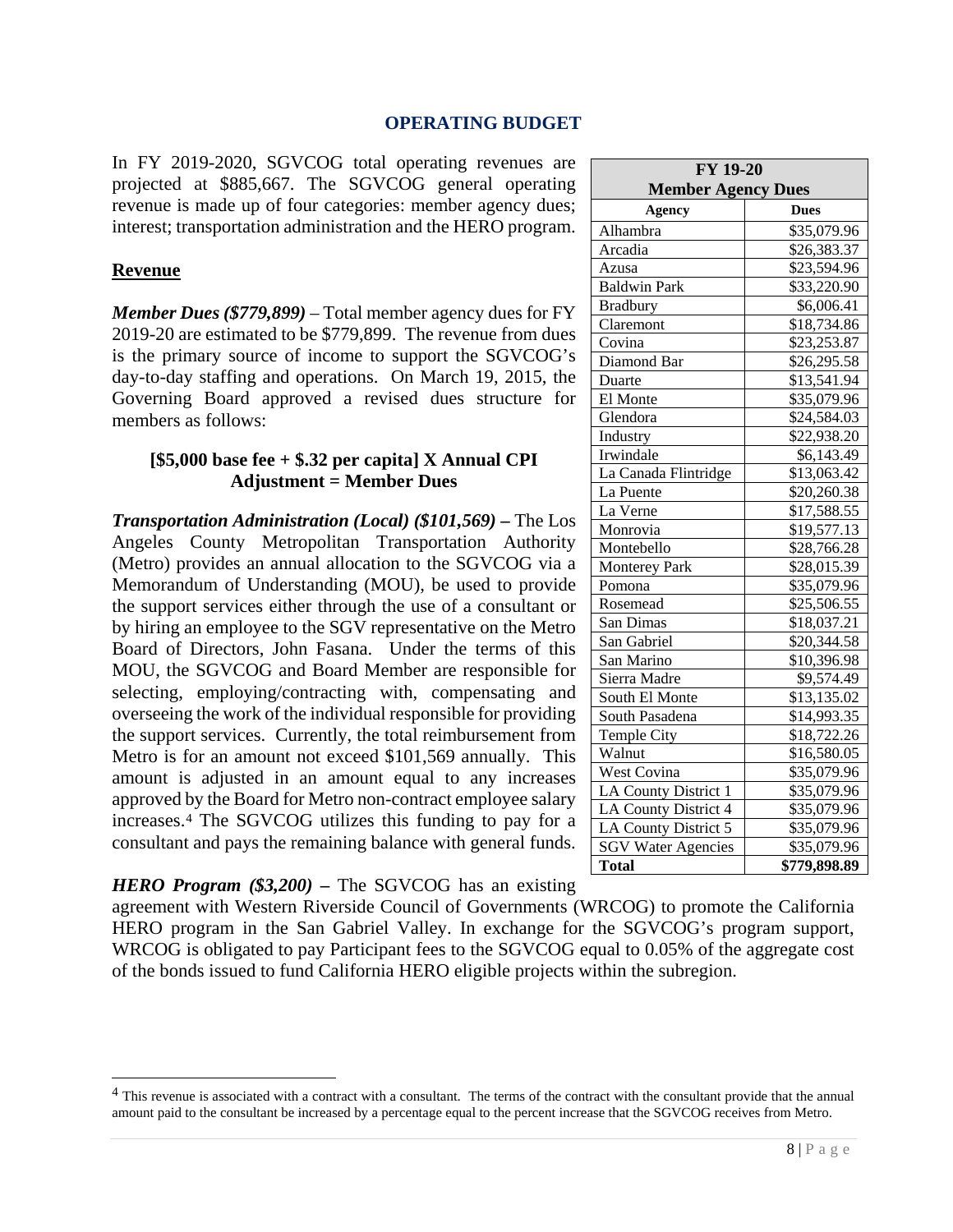## **Expenses**

During FY 2019-2020, SGVCOG operating expenses are projected to total \$839,161 across the following categories: Personnel; Committee & Employee Expenses; Professional Services; and Other Expenses.

*Personnel (\$395,946)* – These costs include the salary, benefit and retirement costs associated with the SGVCOG staff not reimbursed through capital and non-capital projects. See Exhibit A for a listing of all staff positions and approved salary ranges. The SGVCOG provides standard benefits to staff, and all staff members participate in the California Public Employees' Retirement System (CalPERS). The budget provides for a 3% merit pool to be allocated based on performance evaluations.

*Committee & Employee Expenses (\$61,060) –* This category includes board stipends, training/memberships and meeting/travel costs.

*Professional Services (\$285,656) –* This includes ongoing annual contracts for legal, auditor services, treasurer, Metro Board Support and grant writing. Key features of these contracts are as follows:

- *Legal Services:*<sup>[5](#page-8-0)</sup> The SGVCOG's legal contract provides for a monthly retainer for routine legal advice and meeting attendance. Additional services are provided on an hourly basis.
- *Auditor:* The SGVCOG is required to have an annual financial audit. In January 2016, the Governing Board approved a five-year contract with Vasquez and Company for financial audit services.
- *Treasurer:* As an added level of accountability, in February 2016, the Governing Board hired a consultant to serve as treasurer and independently review the SGVOCG's quarterly financial reports and report to the Governing Board. In March 2018, the Governing Board approved a new two-year contract with CliftonLarsonAllen LLP to provide treasurer services.
- *Metro Board Support:* Metro provides funding to the SGVCOG, via an MOU, to fund staff support to the SGV representative on the Metro Board of Directors. In September 2017, the Governing Board approved a two-year contract with Mary Lou Echternach to provide these services.
- *Grant Writing:* An allocation for grant writing/applications is also included in this category, which the SGVOCG will use on various consulting firms throughout the year to facilitate various support areas as needed.

In addition to these ongoing contracts, for FY 2019-2020, staff is recommending an additional activity to develop process flow charts and desk manuals for the following areas: procurement/contracting, project management/project tracking, resource management, and personnel roles/responsibilities.

*Other Expenses (\$96,499)* – These costs include facility costs (i.e. rent, storage, utilities, and office supplies), insurance/bonding and office equipment/software acquisition.

<span id="page-8-0"></span> <sup>5</sup> An RFP for legal services was released in March 2019. This will allow for a single firm to provide general counsel to the SGVCOG Governing Board and Capital Projects & Construction Committee. It is expected that the Governing Board will award a contract in May 2019. The FY 19-20 budget estimates costs based on the current legal contract.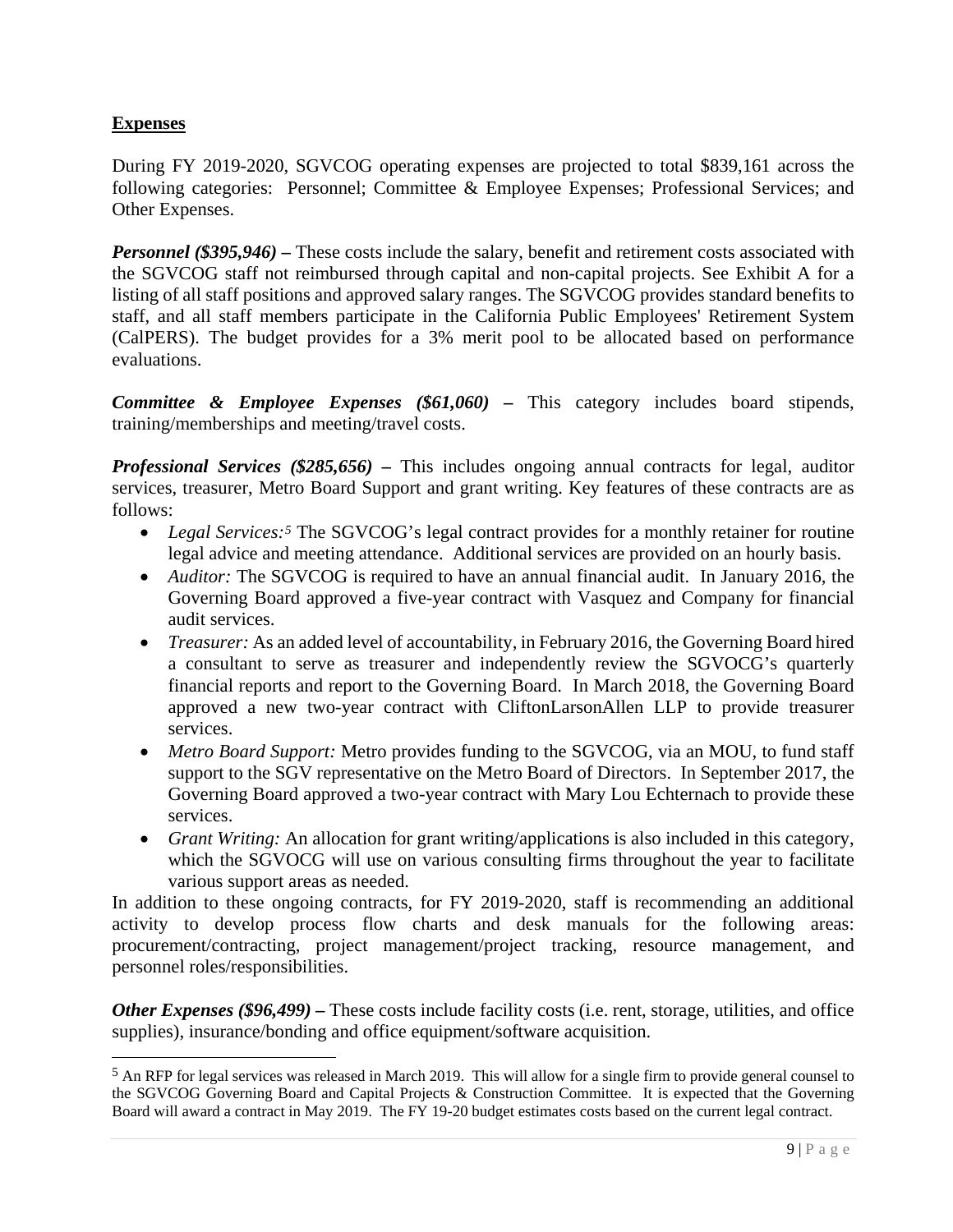#### **NON-CAPITAL PROJECTS BUDGET**

<span id="page-9-0"></span>Non-capital project expenditure reflects direct program expenditures, including salaries/wages and benefits, as well as indirect costs (i.e. overhead). In FY 2019-2020, there is an estimated \$1,276,789 in revenue from five program areas. With the exception of the stormwater ULAR project,<sup>[6](#page-9-1)</sup> all programs are paid on a reimbursement basis, with revenues equal to expenditures.

*Homelessness (Local) (\$158,000) –* In September 2018, the Governing Board executed a contract with the County of Los Angeles to fund a full-time Regional Homelessness Coordinator. Staff anticipates receiving the same level of funding in FY 2019-20. Associated expenses, including overhead and direct expenses for events, training and grant writing, are also reimbursed through this agreement.

*Energy Efficiency (Local) (\$130,000) –* The SGVCOG receives an annual budget allocation from Southern California Edison (SCE) and SoCalGas (SCG) under the San Gabriel Valley Energy Wise Partnership (SVGWEP) program. These funds are used to support staff time associated with this program, including a management analyst and interns (1.5 FTEs).

*Measure M Subregional Administration (Local) (\$1,000)* – In June 2017, the Metro Board of Directors adopted the Measure M guidelines to identify a process by which Measure M funds will be programmed by subregional entities, including the SGVCOG, through the development of fiveyear subregional fund programming plans. COGs may use up to .5% of subregional funds for administrative purposes, including the development of this five-year plan. In the San Gabriel Valley, the total amount of subregional administrative funds available from FY 2018-22 is \$188,000. In March 2018, the Governing Board approved the use of these funds to offset existing SGVCOG staff costs. In FY 19-20, staff will only be responsible for submitting the annual report and any updates to the programming so minimal costs are anticipated.

*Transportation Implementation (Local) (\$620,000)* – Metro approved funding in September 2018 for the SGVCOG to host two open streets event, including an event in the cities of El Monte and South El Monte on October 26, 2019 and another event in the cities of San Dimas, La Verna and Pomona on April 19, 2020. This funding will cover planning, event production, public safety, traffic controls and other support services related to these events.

*Stormwater (Local) (\$735,789) –* The Los Angeles Regional Water Quality Control Board (Regional Board) established a Coordinated Integrated Monitoring Program (CIMP) to monitor the Upper Los Angeles River (ULAR) Enhanced Watershed Management Program (EWMP) progress toward meeting clean water goals. In 2015, all ULAR permittees voluntarily entered into a Memorandum of Agreement (MOA) with the City of Los Angeles to perform CIMP functions on behalf of the EWMP. The City of Los Angeles and all eleven SGVCOG cities in the ULAR have tasked the SGVCOG to take over the billing portion of the MOA. As a component of the ULAR CIMP management, the SGVCOG anticipates executing contracts with 3rd party consultants, as needed, to support special studies and other identified tasks. All staff costs associated with managing this project are also covered by the administration fee.

<span id="page-9-1"></span> <sup>6</sup> The SGVCOG is paid an annual fee of \$100,000 to manage the ULAR project and may retain any revenue is excess of actual costs.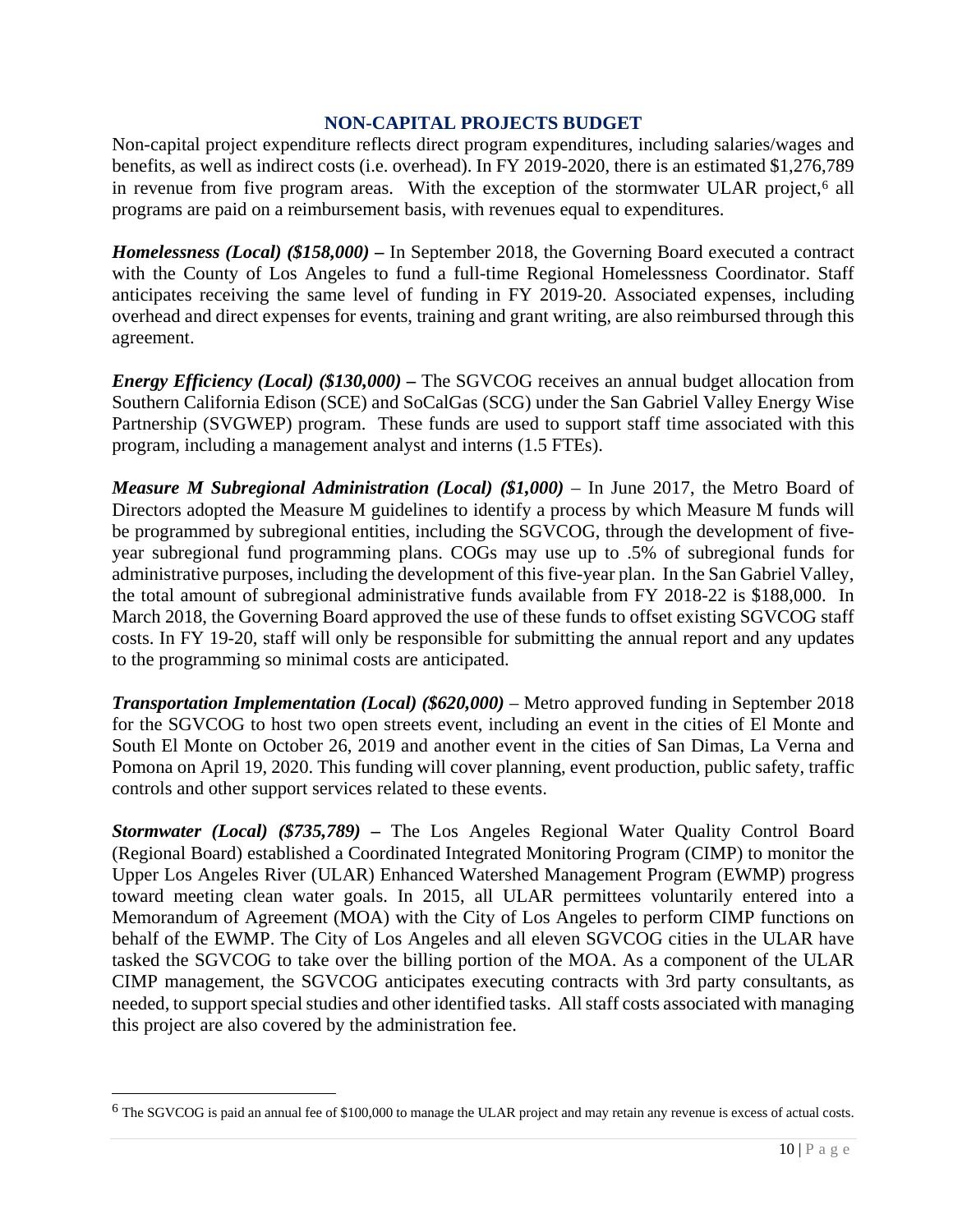## **CAPITAL PROJECTS BUDGET** [7](#page-10-1)

<span id="page-10-0"></span>The following are the projects currently in design or under construction for FY 2019-2020

*The ACE Project:* The ACE Project is an on-going, comprehensive program of constructing grade separations. The project is currently funded through the following sources: Federal (15%), State (38%), Local – MTA (41%), and Other (6%).[8](#page-10-2) Specific projects underway in FY 2019-2020 include the following:

- o In construction:
	- Fairway Drive Grade Separation,
	- Fullerton Road Grade Separation
- o In design:

 $\overline{a}$ 

- **Montebello Avenue Grade Separation**
- Turnbull Canyon Road Grade Separation
- At-Grade Crossing Safety Improvements (Pomona)
- At-Grade Crossing Safety Improvements (Montebello)
- Maple Avenue Overhead Pedestrian Bridge

*SR-57/SR-60 Confluence Project***:** The Confluence project is a partnership between the SGVCOG and Metro to relieve congestion at the confluence of SR-57 & SR-60. The project includes widening of the confluence area, construction of Grand Avenue Bridge, modification to adjacent golf course and several utility relocations. Project is being funded with Measure M and SB1 funding.

*Rio Hondo Load Reduction Strategy***:** This project is a partnership between SGVCOG and nine municipalities and is intended to assist these agencies in meeting their MS-4 requirements related to the Los Angeles River Bacteria Total Maximum Daily Load (LAR Bacteria TMDL). The project examines options to divert storm water flows at three locations that contribute to the overall Rio Hondo River. The Project is being funded through a joint resources agreement with all participating municipalities.

*Regional Bike Share Program***:** The Bike Share Program is an effort by the SGVCOG to bring cost effective transportation alternatives to the region. In partnership with 15 member agencies, the SGVCOG has entered into an agreement for the purchase and implementation of pedal-assist bicycles. The program is being funded through a Statewide Active Transportation Program (ATP) grant.

*City of La Verne Gold Line Transit Oriented Development Pedestrian Bridge***:** In partnership with the City of La Verne, the SGVCOG will enter into agreements with Metro to serve as implementing agency for all phases of this project. The proposed bridge will span Arrow Highway and the adjacent parallel Metrolink railroad track; the bridge would connect La Verne's Gold Line Station to the northern edge of the Fairplex property. Project is being funded with Measure M funds.

<span id="page-10-1"></span><sup>7</sup> Because the SGVCOG has no sources of revenue to advance capital projects other than grants and contributions from funding agencies, staff continues to make every effort to ensure that all other expenditures are reimbursable by federal, state or local sources. SGVCOG has developed and implemented budgeting, accounting and project control systems that meet generally accepted accounting standards with the goal of delivering a project that accomplishes its intended purposes as expeditious and cost effective as possible.

<span id="page-10-2"></span><sup>8</sup> Financing of the ACE Program will continue to utilize the funds from a \$45 million working capital loan from the Los Angeles County Metropolitan Transportation Authority (Metro) to maintain cash flows and bridge the timing gap between project expenditures and reimbursements from our granting agencies.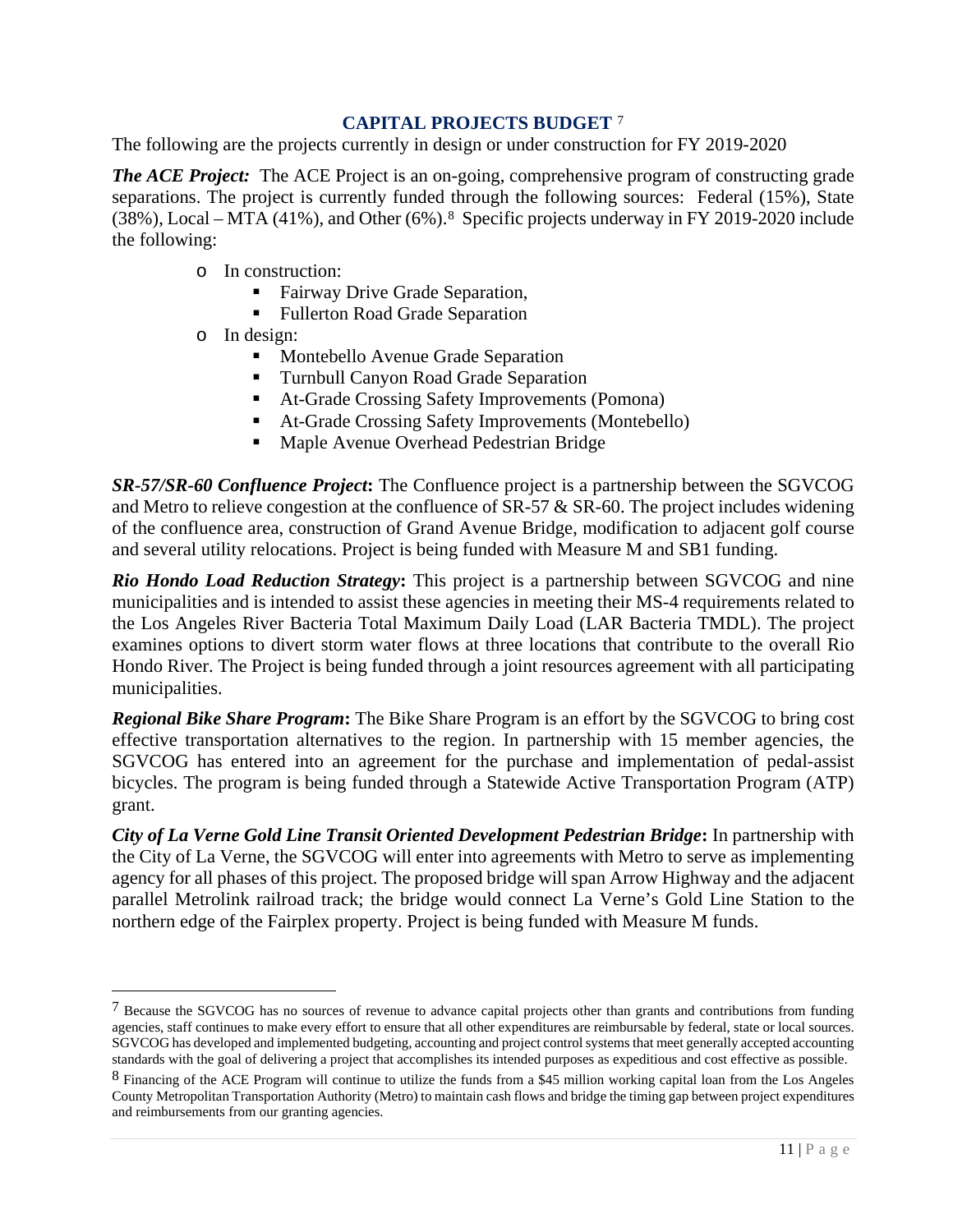| <b>Revenues</b>                                                            | <b>ACE Project</b> | 57/60<br>$9$ Confluence<br>Project | <b>Rio Hondo</b><br><b>LRS</b> | <b>Bike Share</b> | <b>CLV Ped</b><br>Bridge $10$ |
|----------------------------------------------------------------------------|--------------------|------------------------------------|--------------------------------|-------------------|-------------------------------|
| Federal                                                                    | 1,718,606          |                                    |                                |                   |                               |
| <b>State</b>                                                               | 36,855,082         |                                    |                                |                   |                               |
| Local                                                                      | 89,397,723         | 2,000,000                          | 1,350,000                      | 4,554,000         | 323,375                       |
| Betterment/Other                                                           | 581,297            |                                    |                                |                   |                               |
| <b>Total Revenue</b>                                                       | \$128,552,708      | 2,000,000                          | 1,350,000                      | 4,554,000         | 323,375                       |
| <b>Operating Expenditures</b>                                              |                    |                                    |                                |                   |                               |
| <b>Direct</b>                                                              |                    |                                    |                                |                   |                               |
| Design                                                                     | 6,374,150          |                                    | 1,350,000                      |                   | 248,375                       |
| <b>ROW</b> Acquisition                                                     | 46,944,000         | 2,000,000                          |                                |                   |                               |
| Construction                                                               | 63,532,000         |                                    |                                |                   |                               |
| <b>Construction Management</b>                                             | 8,245,000          |                                    |                                | 4,281,000         |                               |
| <b>Betterment</b>                                                          | 424,000            |                                    |                                |                   |                               |
| <b>Total Direct</b>                                                        | 125,519,000        | 2,000,000                          | 1,350,000                      | 4,281,000         | 248,375                       |
| <b>Indirect Expenses</b>                                                   |                    |                                    |                                |                   |                               |
| Personnel                                                                  | 2,027,067          |                                    |                                | 273,000           | 75,000                        |
| Committee & Employee Expenses                                              | 55,000             |                                    |                                |                   |                               |
| <b>Professional Services</b>                                               | 355,000            |                                    |                                |                   |                               |
| Insurance                                                                  | 131,000            |                                    |                                |                   |                               |
| <b>Equipment Expense</b>                                                   | 100,390            |                                    |                                |                   |                               |
| Office Expense                                                             | 266,000            |                                    |                                |                   |                               |
| <b>Office Operations</b>                                                   | 48,500             |                                    |                                |                   |                               |
| Other                                                                      | 50,600             |                                    |                                |                   |                               |
| <b>Total Indirect</b>                                                      | 3,033,557          |                                    |                                | 273,000           | 75,000                        |
| <b>Total Operating Expenditures</b> <sup>11</sup>                          | 128,552,707        | 2,000,000                          | 1,350,000                      | 4,554,000         | 323,375                       |
| <b>Excess Revenue Over Expenditures</b><br>before Financing                | 1,406              |                                    |                                |                   |                               |
| <b>Financing Income</b>                                                    |                    |                                    |                                |                   |                               |
| <b>Investment Revenue</b>                                                  |                    |                                    |                                |                   |                               |
| <b>Financing Expense</b>                                                   | (904,000)          |                                    |                                |                   |                               |
| <b>Net Financing Income/ Expense</b>                                       | (904,000)          |                                    |                                |                   |                               |
| <b>Excess Revenue Over Expenditures /</b><br><b>Change in Net Position</b> | (903, 998)         |                                    |                                |                   |                               |
| <b>Net Position at FY 18 Year's End</b>                                    | 14,007,519         |                                    |                                |                   |                               |
| <b>Estimated Year-End Balance</b> <sup>12</sup>                            | 13,103,520<br>\$   | $\boldsymbol{0}$                   | $\boldsymbol{0}$               | $\boldsymbol{0}$  | $\bf{0}$                      |

## **FY 2019-2020 Proposed Revenues & Expenditures**

<span id="page-11-1"></span><span id="page-11-0"></span> $9$  Based on estimated revenues and projected expenses. Pending funding award details.

<sup>10</sup> Based on estimated revenues and projected expenses. Pending funding award details.

<span id="page-11-2"></span> $11$  The consolidation of all capital projects under a single budget reflects Board direction to expand the jurisdiction of ACE as a construction and projects entity that can serve all of the San Gabriel Valley.

<span id="page-11-3"></span><sup>&</sup>lt;sup>12</sup> Net balance is inclusive of funds committed for CalPERS obligations.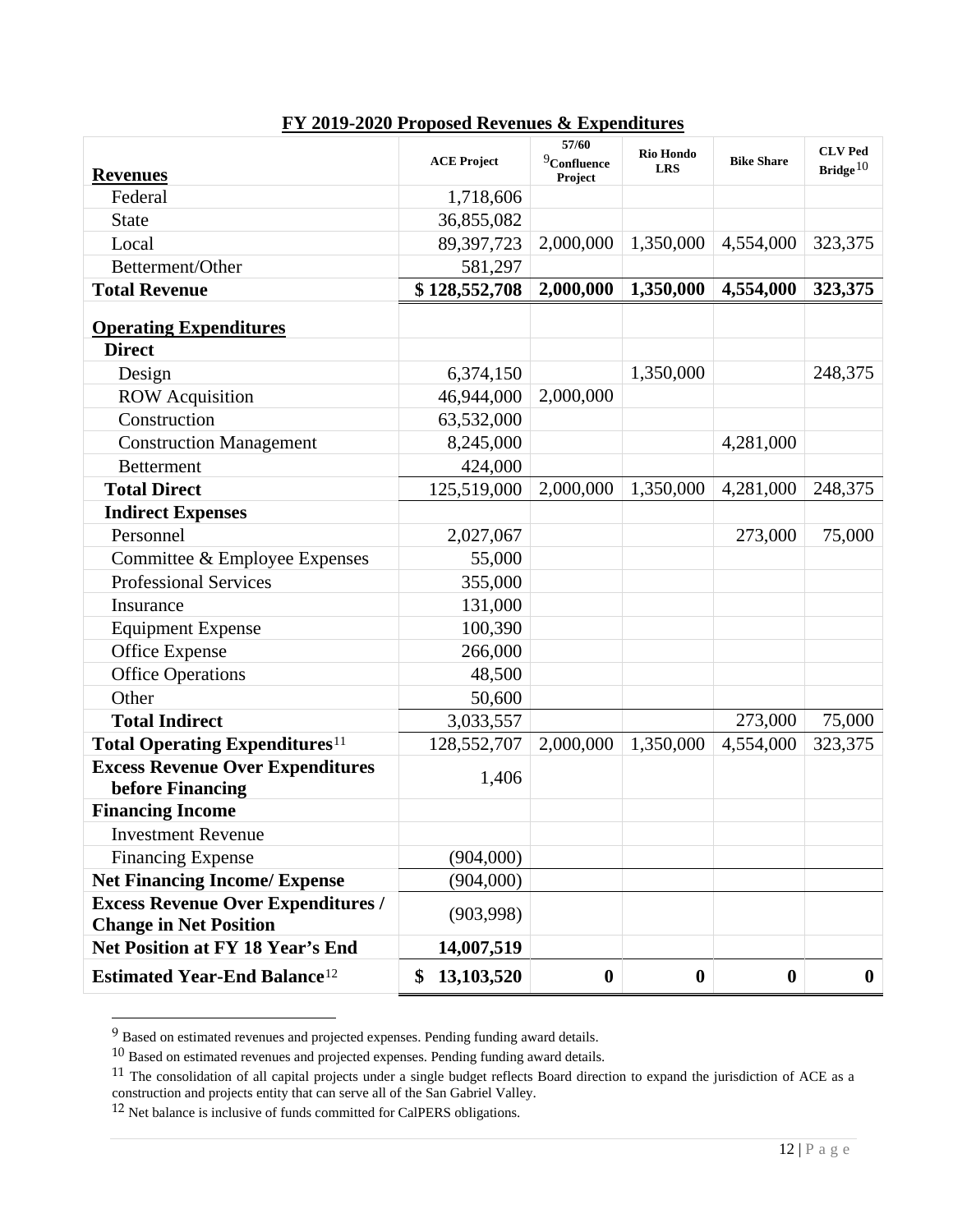The following addresses significant line item changes proposed for FY 2019-2020 ACE Project budget compared to the FY 2018-2019 budgeted (greater than 10%). The total anticipated expenditures in FY 2019-2020 will be down from what was budgeted in FY 2018-2019 as construction expenses (largest budget item for capital projects) is decreased to reflect the construction activity anticipated.

## *Indirect Expenditures*

- *Insurance* (\$40,000 *decrease*): This reflects the premium for the prepaid excess liability insurance required when construction on a project begins. The decrease this fiscal year reflects completed paid premiums for projects already under way.
- *Equipment Expense (\$24,610 increase):* In FY 2019-2020 software and computer equipment will be upgraded and therefore additional expenses are anticipated in this area.
- *Committee/ Employee Expense – (\$15,000 decrease):* This expense has decreased due to the stipend payments removed as a result of the integration. The former ACE Board was dissolved and became the Capital Projects and Construction Committee of the SGVCOG. Committee attendance does not qualify for stipend payments.
- *Personnel (Salary & Wages/Fringe Benefits) (\$586,933 Decrease):* The FY 2019-2020 proposed budget assumes three reduction in staffing levels from 22 to 19.5 ACE project assigned positions. The budget does provide for a 3% merit pool to be allocated based on performance evaluations. There is no CPI or fixed percentage salary adjustments included in the budget.

## *Direct Expenditures*

- *Program Management (\$3.3M decrease)*: This decrease in contracted consultant support is related to the late start for the Durfee Ave Project.
- *Right of Way Acquisition (\$25.060M increase):* Planned acquisitions for properties on Montebello for FY 2019-2020 will resulted in this increase.
- *Construction (\$6.2M decrease):* Completion of the San Gabriel Trench and Puente Ave projects, and a late fiscal year start for the Durfee Ave project, construction billing is expected to be at a rate less than it was anticipated in FY 2019-2020.
- *Railroad (\$2.467M decrease):* Union Pacific Railroad billings are expected to be less because mainline construction will have been completed on the San Gabriel Trench and Puente Avenue projects.

The pace of active projects is the major factor in the annual budget projection. For FY 2019-2020 the following assumptions have been made on the projects that will have the biggest impact on spending estimates:

- Fairway Drive Grade Separation (Industry/LA County) Construction 60% complete.
- Fullerton Road Grade Separation (Industry) Construction 60% complete.
- Durfee Avenue Grade Separation (Pico Rivera) Construction 30% complete.
- At-Grade Crossing Safety Improvements Pomona Design 100% complete.
- Montebello Avenue Grade Separation (Montebello) Design 100% complete.
- Turnbull Canyon Road Design 100% complete
- At-Grade Crossing Safety Improvements Montebello Design 65% complete.
- Maple Avenue Overhead Pedestrian Bridge (Montebello) Design 65% complete.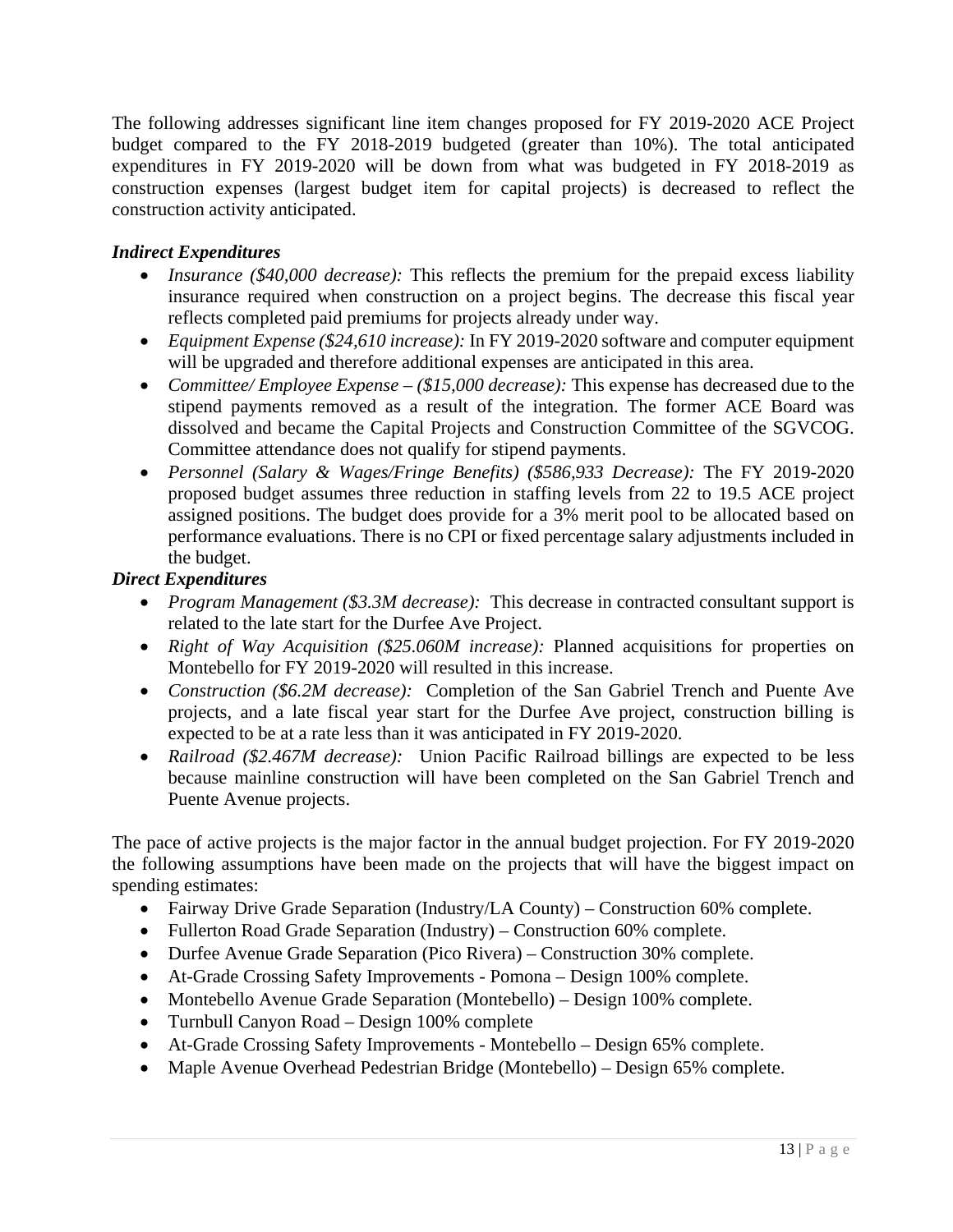- SR-57/SR-60 Confluence Project (Industry/Diamond Bar) ROW Acquisitions & Utility Relocations; Design 80% complete.
- Rio Hondo LRS Design 65% complete.
- Regional Bike Share Purchase and deploy at least 840 pedal-assist bicycles
- <span id="page-13-0"></span>• City of La Verne Gold Line Transit Oriented Development Pedestrian Bridge – Design 35% complete.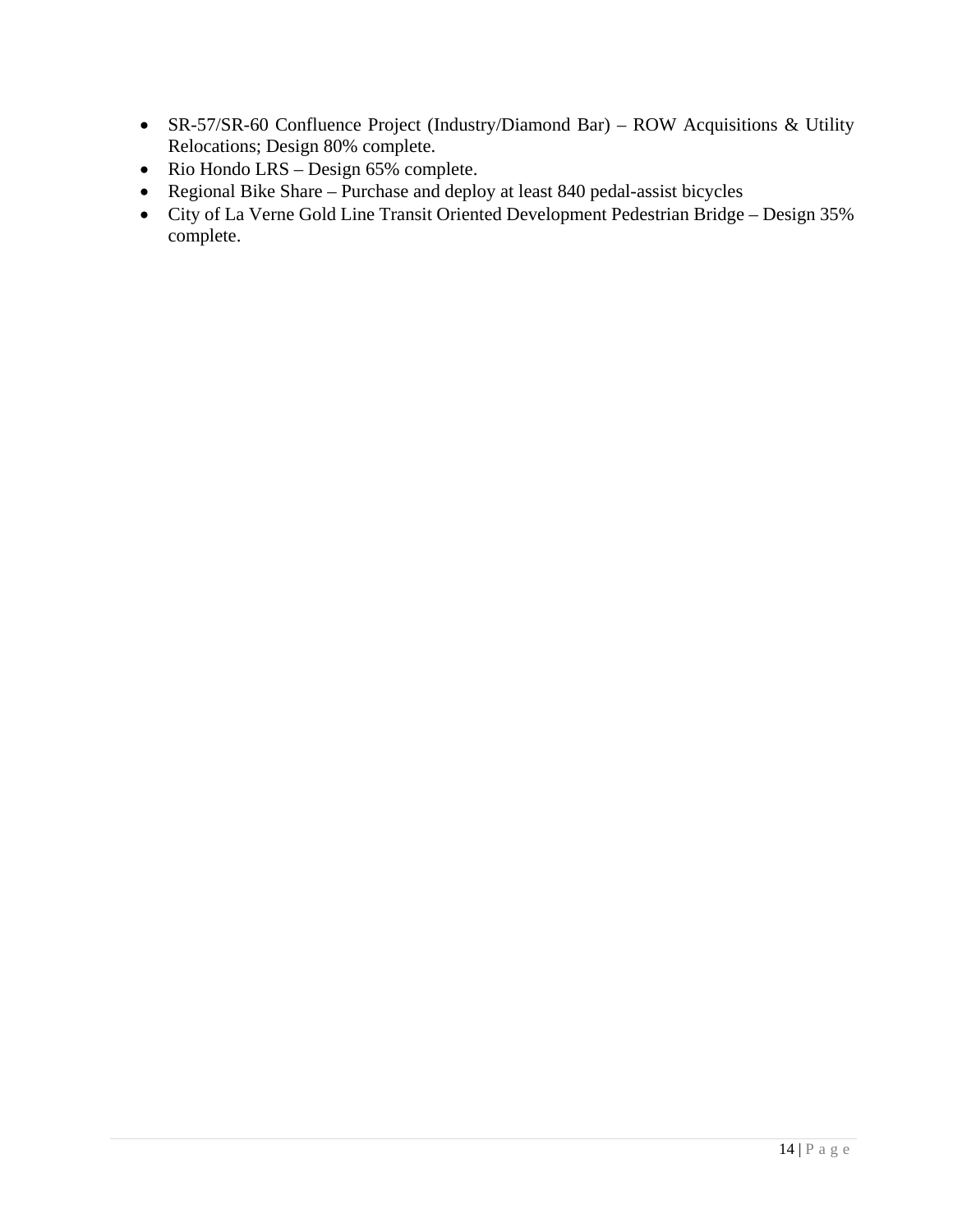## **BUDGET GLOSSARY**

**Indirect Expenses:** The proposed FY 2019-2020 indirect expense budget was developed by line item, based on past expenditures and anticipated cost changes such as liability insurance, rent, utility costs, salaries, benefits, legal support, office supplies, and IT support. The ratio of all indirect costs to anticipated direct labor and fringe benefit cost is used to calculate the Indirect Cost Allocation Plan (ICAP) which is submitted to Caltrans for approval and becomes the basis for billing indirect costs in FY 2019-2020.

#### *Personnel*

- *Salaries and Wages:* Salaries for employees (charged both as indirect and direct expenses).
- *Fringe Benefits:* Employee benefits such as health insurance, life insurance and pension.

## *Board/Employee Expenses*

- *Auto/Travel:* Employee travel for business purposes. Includes registration fees and local mileage reimbursement or auto allowance.
- *Training/Memberships:* Authority and professional memberships; ongoing professional training.
- *Board or Committee Related Expenses:* Board stipends, travel.

## *Professional Services*

- *Auditing/Accounting:* Financial auditing and accounting services.
- *Legal - Agency Support:* General Counsel, construction legal and any other legal services not directly chargeable to specific construction projects.
- *Program Management:* Contracted project administration support which cannot be charged to specific projects. Consists primarily of special studies, community relations, and those activities of our support contractors which address general agency needs.
- *State/Federal Advisory Services:* State & Federal legislation research, monitoring and funding application services.
- *Risk Management:* Administrative fee for analyzing insurance requirements, reviewing in-house and contractor policies and obtaining insurance.
- *Insurance:* Annual insurance premiums
- *Equipment Expense:* Purchase/lease and maintenance of office equipment such as copiers, printers and computers.
- *Office Expense:* Rent on ACE office space, including maintenance and miscellaneous expense.
- *Office Operations:* Office supplies, postage, printing/copying and telephones.
- *Other:* General advertising, subscriptions, payroll service fees, etc.

**Direct Expenses:** The proposed FY 2019-2020 direct expense budget assumes two projects in major construction (Fairway and Fullerton), one project beginning construction (Durfee) and four projects in design (At-grade safety improvements, Turnbull Canyon, Montebello and Rio Hondo). For the active construction projects staff used the construction schedules to determine the rate of construction and determine the anticipated contractor expenditures. For the four projects in design staff included in the project budget the final design as well as the current estimated cost of land acquisition if applicable to the project. It should be noted that the pace and cost of land acquisition is the most speculative part of the budget estimates and may change if cost settlements require court action.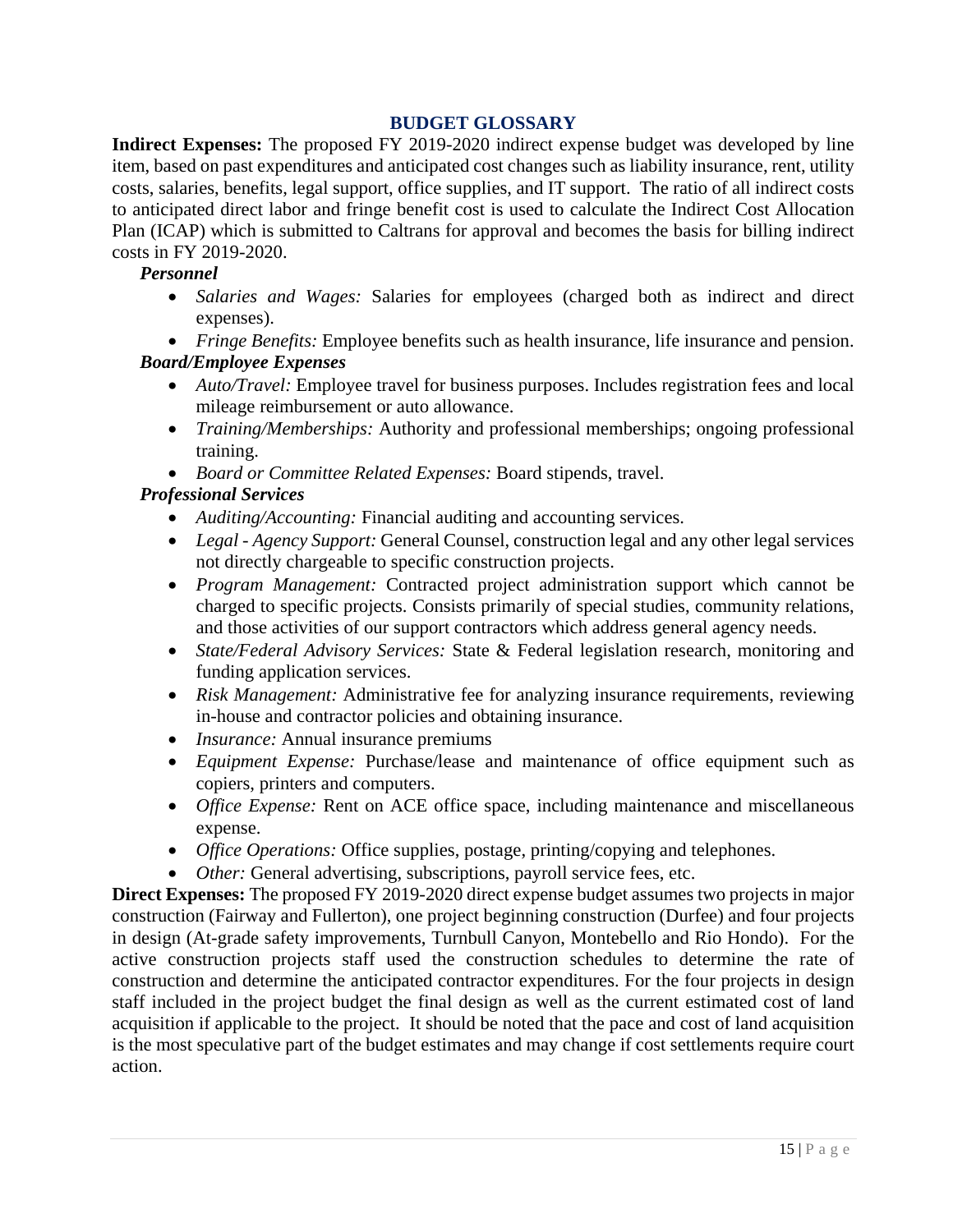- *Betterments:* City funded work that City desires to have the SGVCOG construct concurrently with project (e.g. street modifications, beautifications)
- *Program Management:* The portion of overall program management expenses which can be directly charged to projects; consists primarily of design and utility relocation support, land acquisition related services and office support.
- *Legal:* Legal expenses which can be directly charged to specific projects for land acquisition activities.
- *Design:* Preparation of project plans, specifications and estimates and support during construction.
- *Right of Way Acquisition:* Property acquisition costs, closing costs, appraisals, surveys, miscellaneous acquisition support costs.
- *Utility Relocation:* Costs of relocating utilities, including design.
- *Construction Management:* Field oversight of construction.
- *Railroad:* Railroad (UPRR and Metro link) charges to projects for project support, design, procurement and construction.
- *Construction:* Payment to construction contractors.
- *Third Party Review: Payment to outside agencies (e.g., UPRR, Cities, LA County) for their* costs to review and approve project designs and submittals.
- *UPRR Invoice Review:* Use of an outside contractor to review UPRR billings for errors, mischarges, questionable costs, etc.
- *Advertising:* Cost of advertising construction contracts.
- *Utilities (Site):* Cost of utilities service to construction sites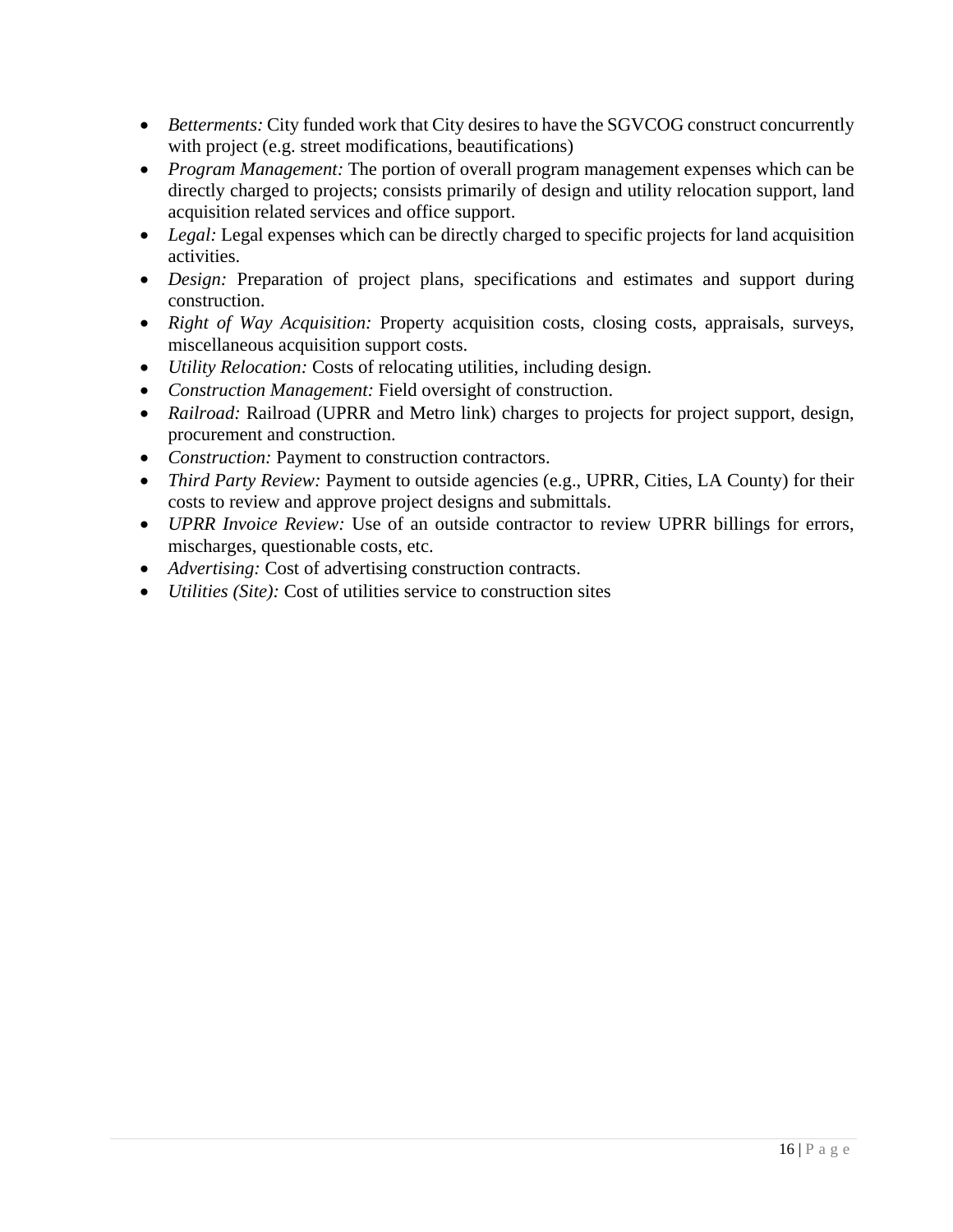## **Exhibit A Staff Positions and Salary Ranges (Adopted March 2019)[13](#page-16-0)**

|              | г ин-тише т оэнионэ |                  |                                                      |  |  |  |
|--------------|---------------------|------------------|------------------------------------------------------|--|--|--|
| <b>Grade</b> | <b>Range Min</b>    | <b>Range Max</b> | <b>Classification Title</b>                          |  |  |  |
| 100          | 161,600             | 232,300          | Executive Director <sup>14</sup>                     |  |  |  |
| 99           | 146,909             | 211,182          | Director of Capital Projects/Chief Engineer          |  |  |  |
| 98           | 133,554             | 191,983          | Director of Finance                                  |  |  |  |
|              |                     |                  | Director of Regional Planning                        |  |  |  |
|              |                     |                  | Senior Project Manager                               |  |  |  |
|              |                     |                  | Capital Projects Program Manager                     |  |  |  |
|              |                     |                  | Director of Government & Community Relations         |  |  |  |
| 97           | 124,236             | 178,589          |                                                      |  |  |  |
| 96           | 115,568             | 166,130          |                                                      |  |  |  |
| 95           | 107,505             | 154,539          |                                                      |  |  |  |
| 94           | 100,005             | 140,632          | <b>Administrative Services Manager</b>               |  |  |  |
|              |                     |                  | <b>Accounting Manager</b>                            |  |  |  |
|              |                     |                  | <b>Audit Manager</b>                                 |  |  |  |
|              |                     |                  | <b>Contracts / Procurement Manager</b>               |  |  |  |
|              |                     |                  | Project Manager                                      |  |  |  |
| 93           | 93,028              | 130,821          | Principal Management Analyst                         |  |  |  |
| 92           | 86,538              | 121,694          | Senior Contracts Auditor                             |  |  |  |
|              |                     |                  | Sr. Contracts Administrator/Labor Compliance Officer |  |  |  |
| 91           | 80,500              | 113,203          |                                                      |  |  |  |
| 90           | 74,884              | 105,305          | Senior Management Analyst                            |  |  |  |
| 89           | 69,659              | 97,959           | Senior Accountant                                    |  |  |  |
|              |                     |                  | <b>Contracts Auditor</b>                             |  |  |  |
| 88           | 64,799              | 91,124           | <b>IT Analyst</b>                                    |  |  |  |
| 87           | 60,279              | 82,883           | Management Analyst                                   |  |  |  |
|              |                     |                  | Accountant                                           |  |  |  |
|              |                     |                  | <b>Executive Assistant</b>                           |  |  |  |
|              |                     |                  | <b>Engineering Technician</b>                        |  |  |  |
| 86           | 56,073              | 77,100           |                                                      |  |  |  |
| 85           | 52,161              | 71,721           | Senior Administrative Assistant                      |  |  |  |
| 84           | 48,522              | 66,718           | <b>Accounting Technician</b>                         |  |  |  |
|              |                     |                  | <b>Administrative Assistant</b>                      |  |  |  |
| 83           | 45,137              | 60,370           |                                                      |  |  |  |
| 82           | 41,988              | 56,158           | <b>Office Assistant</b>                              |  |  |  |
| 81           | 39,058              | 52,240           |                                                      |  |  |  |
| 80           | 36,333              | 48,596           |                                                      |  |  |  |

#### **Full-Time Positions**

#### **Part-Time Positions**

| <b>Part Time Positions</b>     | <b>Hourly Rate</b> |
|--------------------------------|--------------------|
| Project Assistant              | \$25               |
| <b>Office Assistant</b>        | \$18               |
| Intern (Graduate Student)      | \$18               |
| Intern (Undergraduate Student) | \$16               |

<span id="page-16-0"></span> $13$  Executive Director assigns salary ranges based on available funding within the ranges above.

<span id="page-16-1"></span> $14$  Governing Board assigns salary and compensation package for this position.